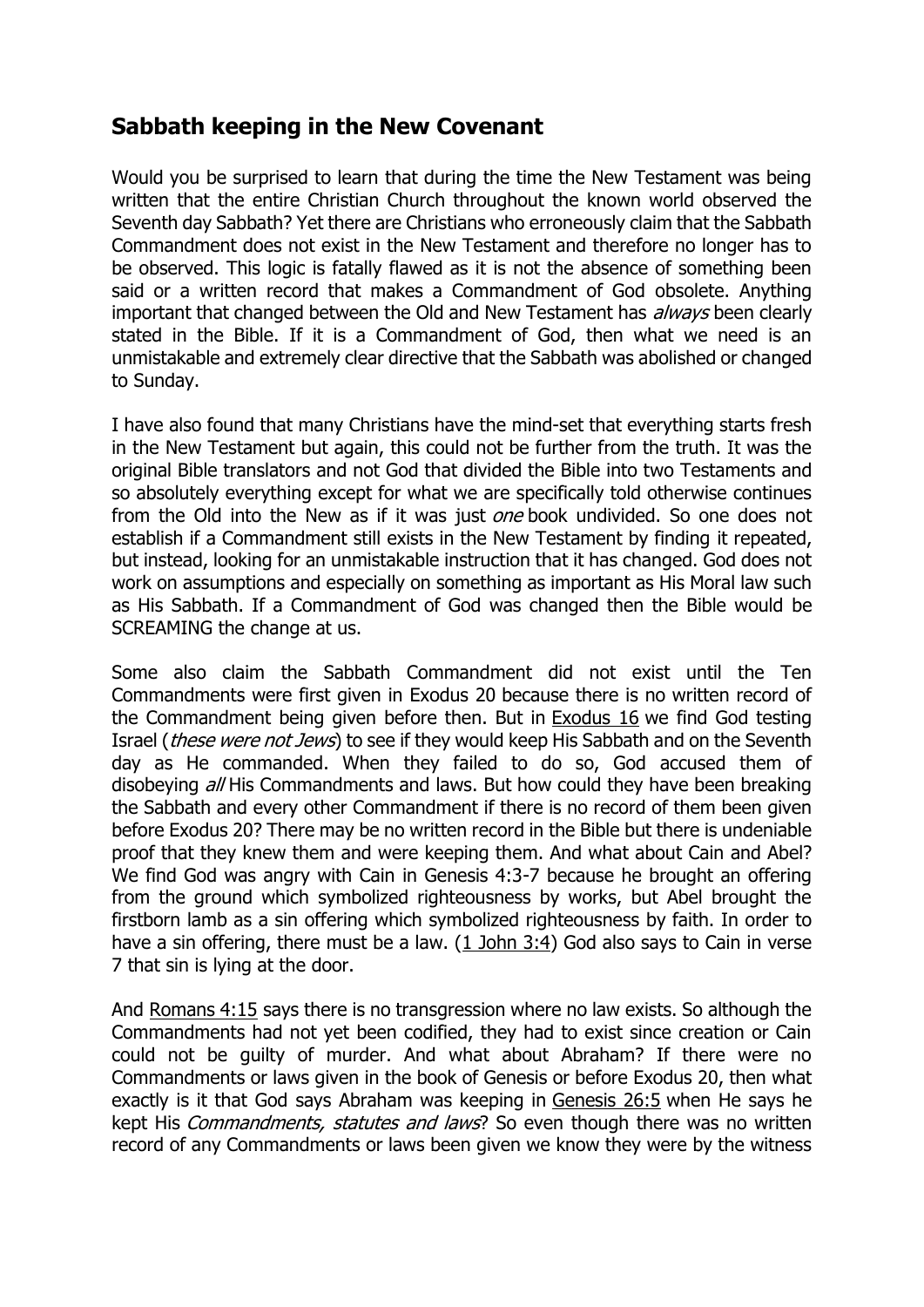of them been kept. The same situation also exists in the New Testament in reference to the Sabbath regardless of the proofs we are soon going to give.

For those who erroneously believe that anything that is not also found in the New Testament has ended, think again. Here are just two of many such things that are not found in the New Testament. Anyone feel like putting God to the test to see if He will accept these things today?

Leviticus 18:23 - Neither shalt thou lie with any beast to defile thyself therewith: neither shall any woman stand before a beast to lie down thereto: it *is* confusion.

Deuteronomy 22:5 - The woman shall not wear that which pertaineth unto a man, neither shall a man put on a woman's garment: for all that do so *are* abomination unto the LORD thy God.

The first Commandment is the "*thou shalt have no other Gods before me*" and there is actually far less evidence of this Commandment still existing in the New Testament than the Sabbath or any other Commandment. The closest New Testament scripture we have is Matthew 4:10 "*You shall worship the Lord thy God, and him only shalt thou* serve." As you can see, it does not specifically say that you shall have no other God's before me but it is certainly implied. Does the absence of the precise wording to *have* no other Gods before me make it obsolete? Certainly not! It is still clearly implied just as the Sabbath Commandment is clearly implied by its many references of it being kept and the silence of it being abolished. I don't believe anyone would say that it would be acceptable to have other god's before Him, but this Commandment does not propose a threat in the same way the Sabbath Commandment seems to with so many Christians. The Sabbath is the only Commandment that Commands us to actually do something. All the Other Commandments say "*thou shalt not.*" This is one reason the Sabbath Commandment meets with so much opposition. Most Christians do not want a day of uninterrupted rest and worship with their Heavenly Father. As a result, it far too easy for Satan to find people he can use to attack the truth on this one Commandment that is a sign it is God we love and worship. You would think that this would be blessing and desirable for true Christians but apparently not. God said we should find it a delight but it seems that many Christians do not agree with their heavenly Father and would rather call it bondage or legalism. How sad God must feel.

Isaiah 58:13-14 - If thou turn away thy foot from the sabbath, *from* doing thy pleasure on my holy day; and call the sabbath a delight, the holy of the LORD, honourable; and shalt honour him, not doing thine own ways, nor finding thine own pleasure, nor speaking *thine own* words: Then shalt thou delight thyself in the LORD; and I will cause thee to ride upon the high places of the earth, and feed thee with the heritage of Jacob thy father: for the mouth of the LORD hath spoken *it*.

We know Jesus kept the Sabbath as was His custom and even in His death. Paul also kept the Sabbath as was His custom and we find an abundance of scriptures that show Paul only worshipped in the Synagogue on the Sabbath day and no other day. We will soon see that there is not one single solitary scripture that specifically shows anyone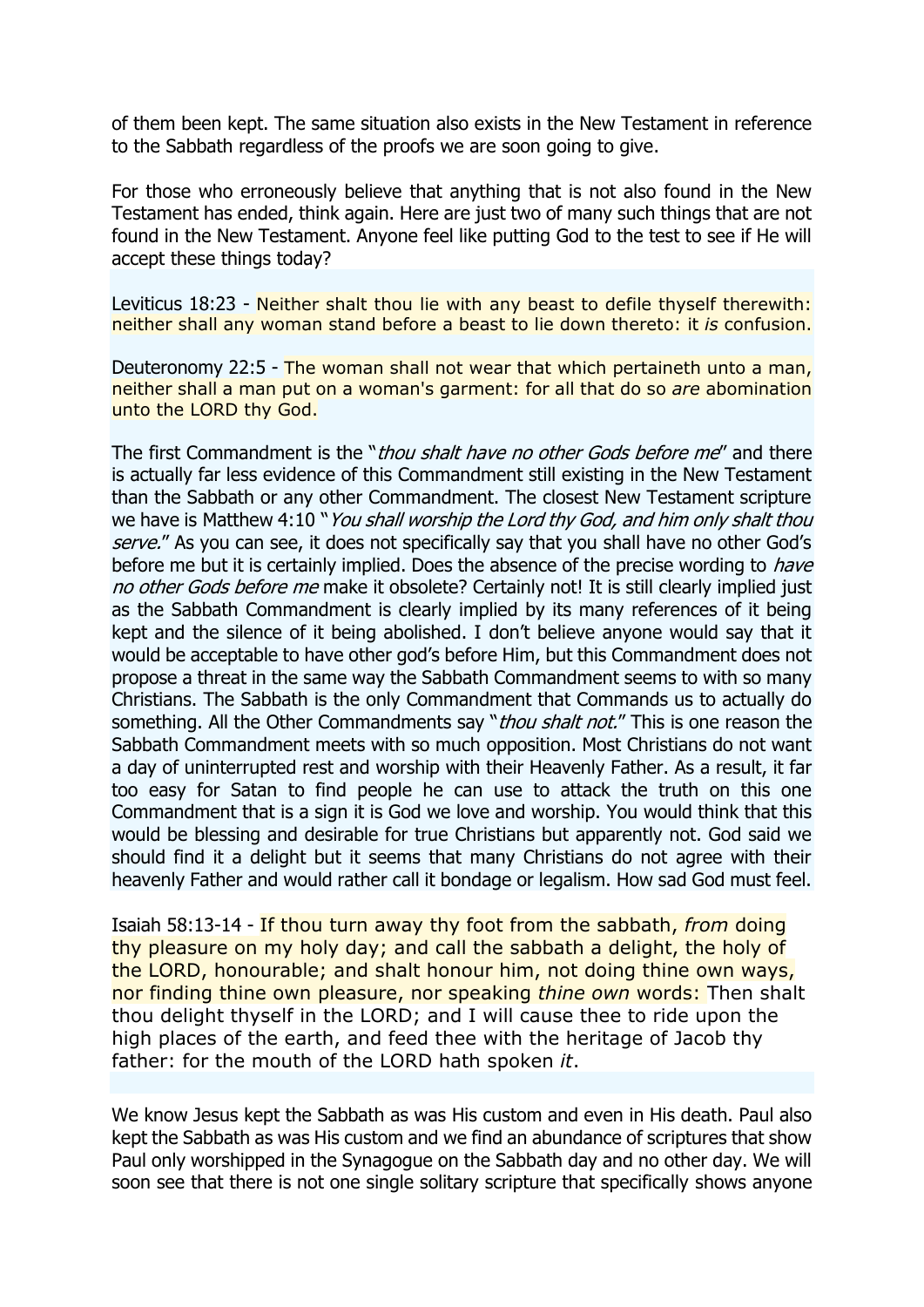whatsoever worshipping in the Synagogue on any other day of the week other than the Sabbath. It is also very clear that Luke kept the Sabbath who was a Gentile and that Paul also taught the Gentiles in the Synagogue and this was also only done on the Sabbath.

There are and always will be very clear New Testament scriptures that unmistakably inform us of any changes from the Old Testament. If there are not crystal clear scriptures informing us of any change, then there is no change. The New Testament also shows the Sabbath Commandment in place as expected by the witness of it being kept by both Jew and Gentile after the cross. But because of those who attack the *Sabbath of the Lord thy God*, there are Christians looking for something even more substantial than the example of the entire New Testament Church keeping the Sabbath or Jesus declaring that not one Jot or Tittle was going to pass from the law as long as Heaven and Earth are still here. You would think that this and the absence of one clear scripture that says the Sabbath was abolished *should* be enough but since there are those who seem to find this inadequate, even more solid evidence will be provided.

So for those truth seekers out there that truly love God with all their heart, here are four more proofs that the Sabbath exists after the cross in the New Covenant and is just as eternal as the other nine Commandments just as Jesus promised.

### **New Testament Sabbath Keeping – Proof 1**

As Jesus was nearing the end of His ministry, Jesus said to His disciples that every stone of the Jewish Temple would be "*thrown down.*" Matthew 24:1-2. This occurred when the temple was destroyed by the Romans during "The First Jewish War" in 70 A.D.

Matthew 24 is just one of many prophetic passages that has a duel application and why some get so confused and come up with what is known as the Preterist view, where they say the second coming of Jesus has already occurred which of course is incorrect!

So Jesus parallels this time of trouble and persecution that was to occur forty years *after* [the](http://www.abomination-of-desolation.com/) cross, also to the end times and His second coming, and the [abomination of desolation](http://www.abomination-of-desolation.com/) that is also an end time warning to know when to flee to the mountains to avoid end time persecution. And hence the words of the disciples that followed those of Jesus when He spoke of every stone of the temple being thrown down being as follows, "And as he sat upon the mount of Olives, the disciples came unto him privately, saying, Tell us, when shall these things be? and what *shall be* the sign of thy coming, and of the end of the world?" Matthew 24:3.

Jesus goes on to speak further about this future event with the destruction of the temple *and* the time of tribulation before His second coming. He explains to His disciples and how this would be a horrible time of death and persecution. Jesus explains, "Then let them which be in Judaea flee into the mountains: Let him which is on the housetop not come down to take anything out of his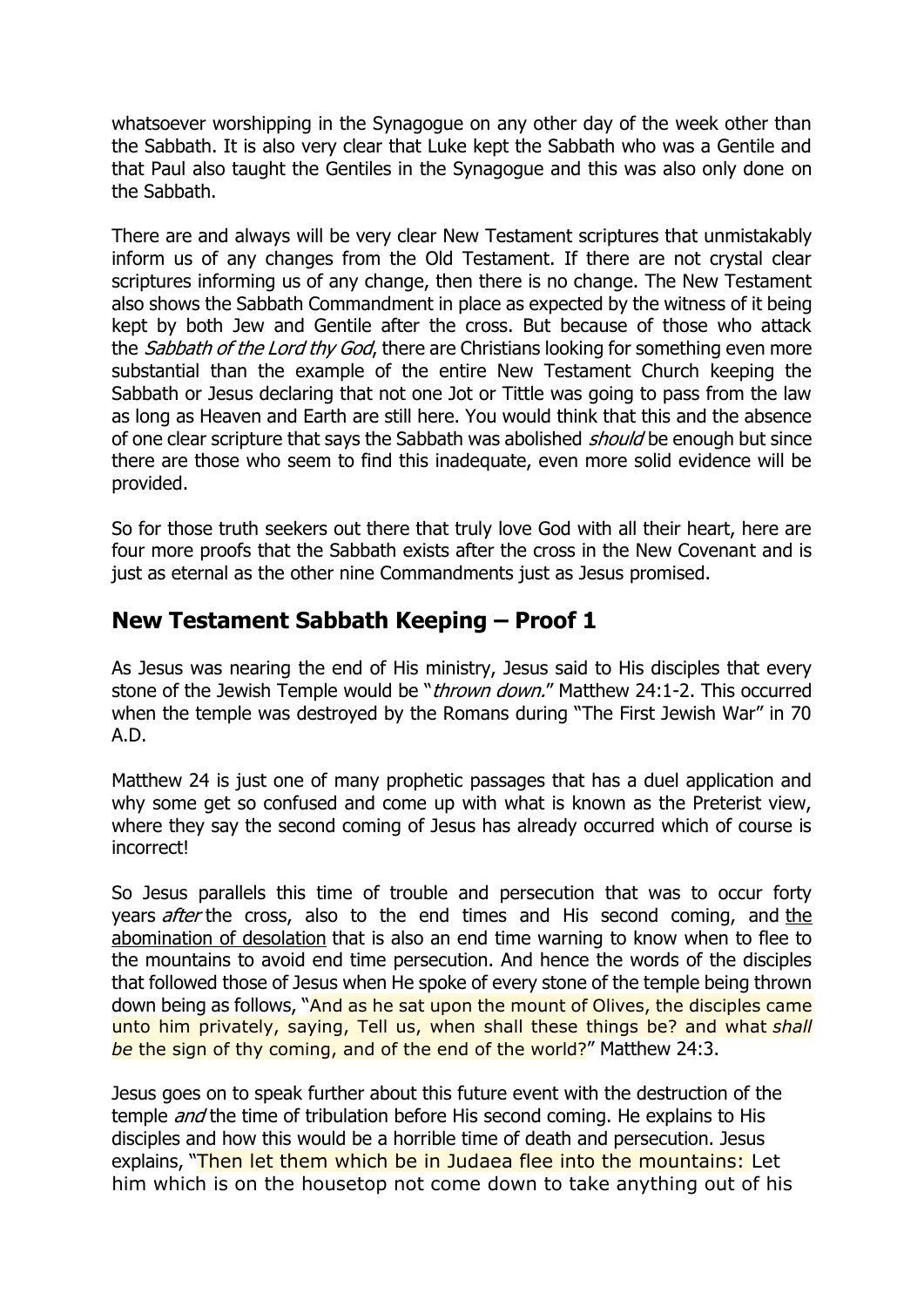house: Neither let him which is in the field return back to take his clothes. And woe unto them that are with child, and to them that give suck in those days! Matthew 24:16-19. So Jesus exclaims that when this time comes that one should flee to the mountains or they would perish.

Now here is that first New Testament evidence that the Sabbath would be kept after the cross and that it was not abolished. Note what Jesus states in the very next verse: Matthew 24:20 "But pray ye that your flight be not in the winter, neither on the Sabbath day:"

Some of the proponents trying to avoid this evidence insist this conversation between Jesus and His disciples only applied to the Jews. But this is a bad assumption or a desperate attempt at proving a lie as we shall now see. Firstly, Matthew 24 says or implies no such thing. And secondly and supportively, Jesus is also and primarily referring to the end times and His second coming. If the proponent's were correct, then Jesus is ONLY coming back for the Jews and the rest of us are going to be left behind. Does anyone still want to apply these words only to the Jews? I think not! So how should we respond to the words of Jesus if we could speak to Him on this? Perhaps we could say, "What are you talking about Jesus? What does it matter if it is on a Sabbath day? Don't you know the Sabbath ended at the cross?" Obviously not! Did Jesus call it the "OLD Sabbath day?" Or the "ABOLISHED Sabbath day?" Or did He call it what it was? "THE Sabbath Day!" Jesus is making it abundantly clear that the Sabbath was still going to be kept forty years after His death and so says to pray that they do not have to flee in the winter or a Sabbath day as a cold winter day would make the journey more difficult and long journeys were also not allowed on the Sabbath. If the Sabbath was no longer in effect after His death and resurrection, then give one intelligent reason why Jesus instructed His Disciples to pray their flight would not be on the Sabbath. There is only one intelligent answer that can be concluded from this. Jesus would never have made this statement unless the Sabbath was still going to be kept subsequent to His death.

### **New Testament Sabbath Keeping – Proof 2**

Here is a second proof that the Sabbath was kept in the New Testament and continued after Jesus was crucified. How many know that Luke's gospel was written 30 to 50 years after the cross? While on the subject of the crucifixion of Jesus, this is what Luke wrote in regards the body of Christ being prepared by His followers:

Luke 23:56 "And they returned, and prepared spices and ointments; and rested the Sabbath day according to the commandment."

Now this is one of the Ten Commandments that Luke has just referenced and it is breaking of the Ten Commandments that defines what sin is, and it does not get more important than that. A generation after the cross and Luke is still declaring this is a Commandment as we find Luke specifically going out of his way to state that they "rested the Sabbath day according to the Commandment." Luke did not say, "They rested on the Sabbath that used to be a Commandment" or "They rested on the Sabbath that is now the first day of the week." Here is the perfect opportunity for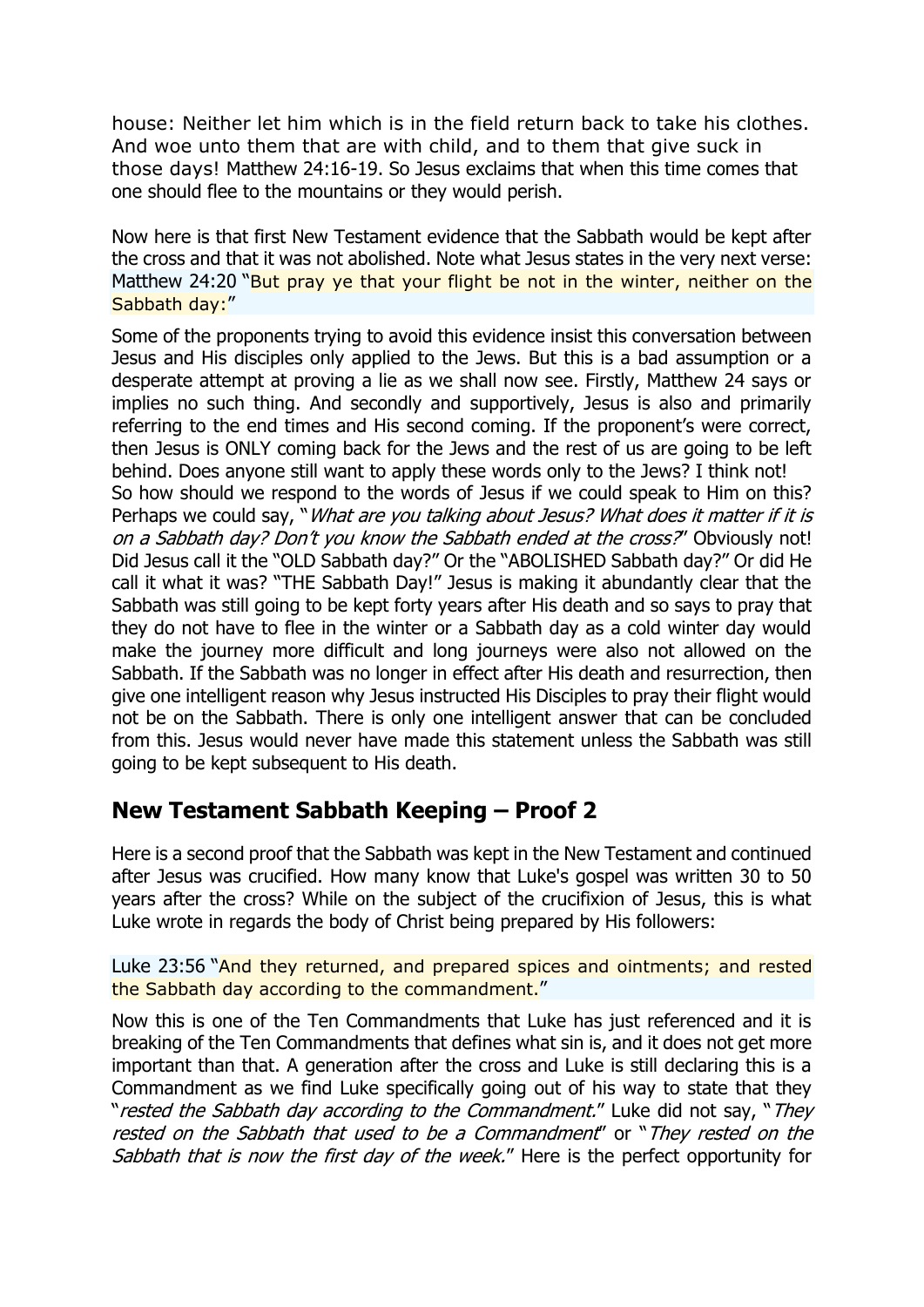Luke to say the Sabbath had changed or ended but to the contrary, he clearly states that they kept the Sabbath "*according to the Commandment."* 

Now for the real proof. The New Covenant was sealed and set in place by the blood of Jesus and Galatians 3:15 states that no man can ADD to it or TAKE away from it. Any lawyer will tell you that the will and testament of a person CANNOT be changed after a person has died.

Galatians 3:15 "Brethren, I speak after the manner of men; Though *it be* but a man's covenant, yet *if it be* confirmed, no man disannulleth, or addeth thereto."

Hebrews 9:16-17 NKJV "For where a testament *is*, there must also of necessity be the death of the testator. For a testament *is* of force after men are dead: otherwise it is of no strength at all while the testator liveth."

Hebrews 9:16-17 above also states that the New Covenant is NOT in force until the death of the testator being Christ Jesus in this case. Did Jesus CHANGE or ABOLISH the Sabbath in His life? We know He didn't. He kept it His entire life as was His custom. (Luke 4:16) And if there were to be any change, than Jesus of course would have told His Apostles that He just spent His entire ministry with preparing them to establish His Church after His death. Now this verse in Luke is after the death of Christ, and if any scripture shows the Sabbath is still a Commandment after the death of Christ, than it has to be eternal and part of the New Covenant.

Luke 23:56 "And they returned, and prepared spices and ointments; and rested the Sabbath day according to the commandment."

So the New Covenant did not go into effect until after Christ died on the Friday, and nothing can be added or taken away from the New Covenant after Jesus ratified it on the cross. So it is in fact *not* possible for the Sabbath to have been ABOLISHED or CHANGED after the cross on this irrefutable evidence alone. This categorically proves the Sabbath remained after the cross and thus is part of the New Covenant.

We also find that on the weight of Hebrews 4:8-11, there is no doubt that the Sabbath does remain a Christian Holy Day. This passage is greatly misunderstood and even often abused to say that the Sabbath is now just resting in Jesus. But when done so this passage is not quoted in full and typically only the early part of the passage is referenced. And where is the scripture that literally says that Jesus changed His mind about not changing His law? Where is the scripture that says the Sabbath is no longer the Seventh day and all you have to do now is rest in Jesus? The fact is that there is not one and all we have is another appalling attempt at manipulating scripture to try and make it say what one wants it to say.

### **New Testament Sabbath Keeping – Proof 3**

While [Exodus 20:8-11](http://www.newtestamentsabbath.com/#1) and Deuteronomy 5:12-15 are very clear Commandments for Sabbath keeping in the Old Testament, Hebrews 4:9 is the clearest Commandment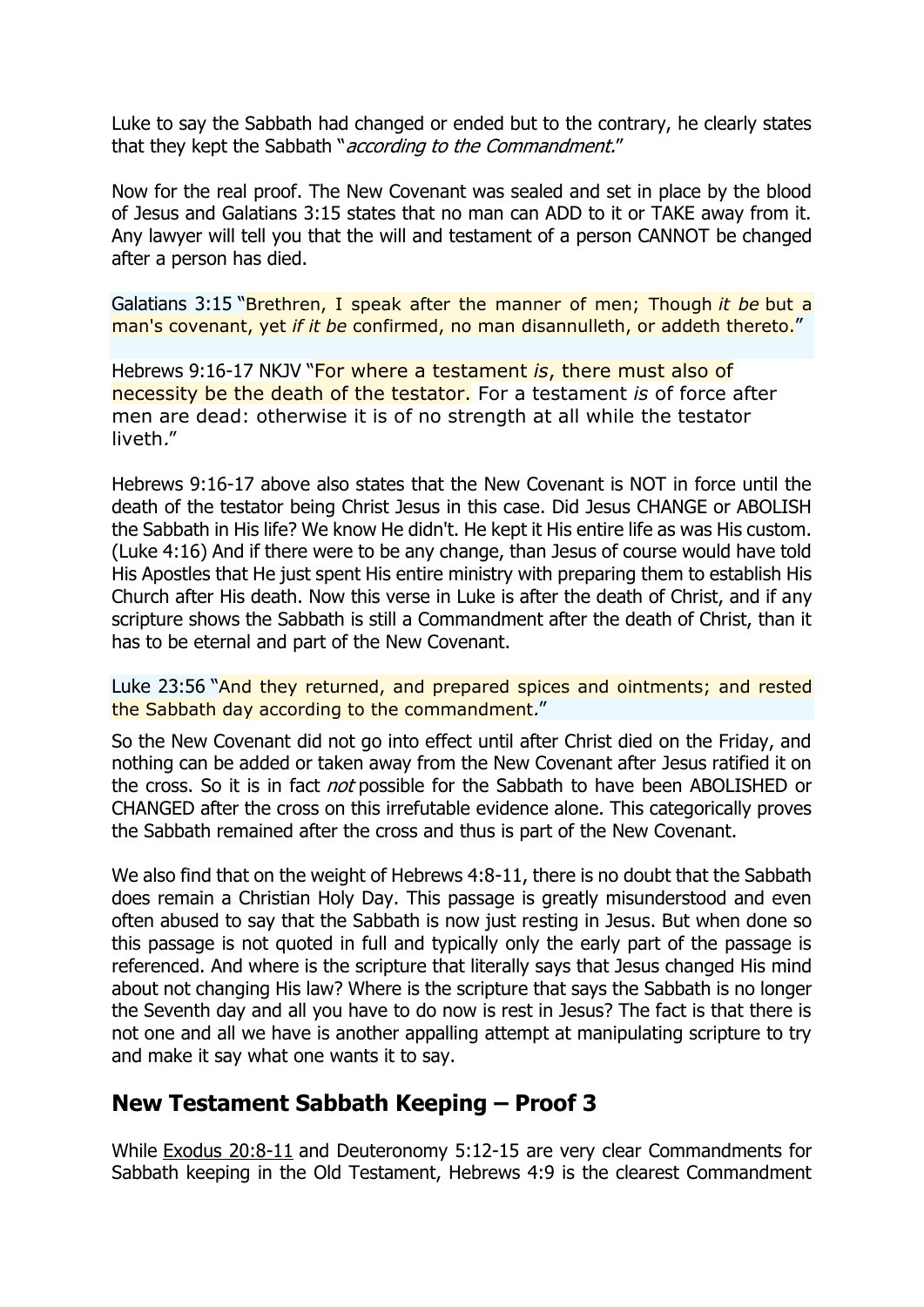we have in the New Testament for keeping the Sabbath. The Greek word for "rest" in this verse is "*sabbatismos.*" So exactly how does the excuse "*the Sabbath is now just* resting in Jesus" as some say constitute "Sabbath keeping" or "Sabbath observance?" Resting in Jesus is not and could never be called Sabbath keeping or Sabbath observance. And why would you have to be concerned if you had to flee persecution on the Sabbath day as Jesus stated, [\(Matthew 24:20\)](http://www.newtestamentsabbath.com/#1) if the Sabbath was just resting in Jesus? There would be no need for prayer or concern about having to *physically* flee persecution on the Sabbath if this were the case now would there? Those deceived and against the law of God had to come up with some way of justifying this passage and this was apparently the best explanation they could come up with!

### **Here are a few points that prove the Sabbath remains a physically rest.**

- 1. The Greek word for rest in Hebrews 4 is definitely a PHYSICAL rest as just seen.
- 2. Luke says "they rested the Sabbath day according to the Commandment" which was after the New Covenant began and yet Luke says they still *physically* kept the Sabbath according to the Commandment. Luke wrote this more than 30 years after the cross.
- 3. [Isaiah 66:22-23](http://www.newtestamentsabbath.com/#1) shows we PHYSICALLY keep the Sabbath in the New Heaven and Earth.
- 4. Jesus states that everyone was still PHYSICALLY keeping the Sabbath at 70 A.D.
- 5. It cannot be a spiritual rest if one had to worry with PHYSICALLY fleeing on the Sabbath.
- 6. Our Creator knew man needed a PHYSICAL rest at least one day a week and Jesus does not change that requirement.
- 7. God and His law changes not. [Hebrews 13:8,](http://www.newtestamentsabbath.com/#1) [Psalms 111:7-8,](http://www.newtestamentsabbath.com/#1) [Luke 16:17](http://www.newtestamentsabbath.com/#1)

In his symposium "*From Sabbath To The Lord's Day*" on page 213, Professor Andrew T. Lincoln states the following in regards to taking "[Sabbatismos](http://www.newtestamentsabbath.com/#1)" literally.

Therefore the literal translation of Hebrews 4:9 is, "There remains a Sabbath observance for the people of God." The internal evidence of the preceding verses also indicates that the Sabbath observance mentioned in Hebrews 4:9 has to be the Seventh day Sabbath rather than Sunday, which did not take on the name the Lord's Day until early in the fourth century.

Hebrews 4:8 states, "*For if Joshua had given them rest, he would not afterward have* spoken of another day." The word "another" in our English translations might give the appearance of a different day at a glance, however, there are two words for "*another"* in the Greek. "Allos" means "another of the same kind" while "heteros" means "another of a different kind." The word used in Hebrews 4:8 is "allos," meaning a Sabbath day of the same kind as referred to in Hebrews 4:5-8, that is, the Seventh day Sabbath. In Hebrews 4:7 the author uses the phrase "*certain day.*" The Greek word for "*certain*" is "*tis,*" and so the author is undoubtedly referencing a specific day and not just the general thought of an eternal rest. Therefore the force of Hebrews 3:11 through 4:11 is saying that there is still a promise of a Sabbath rest made to the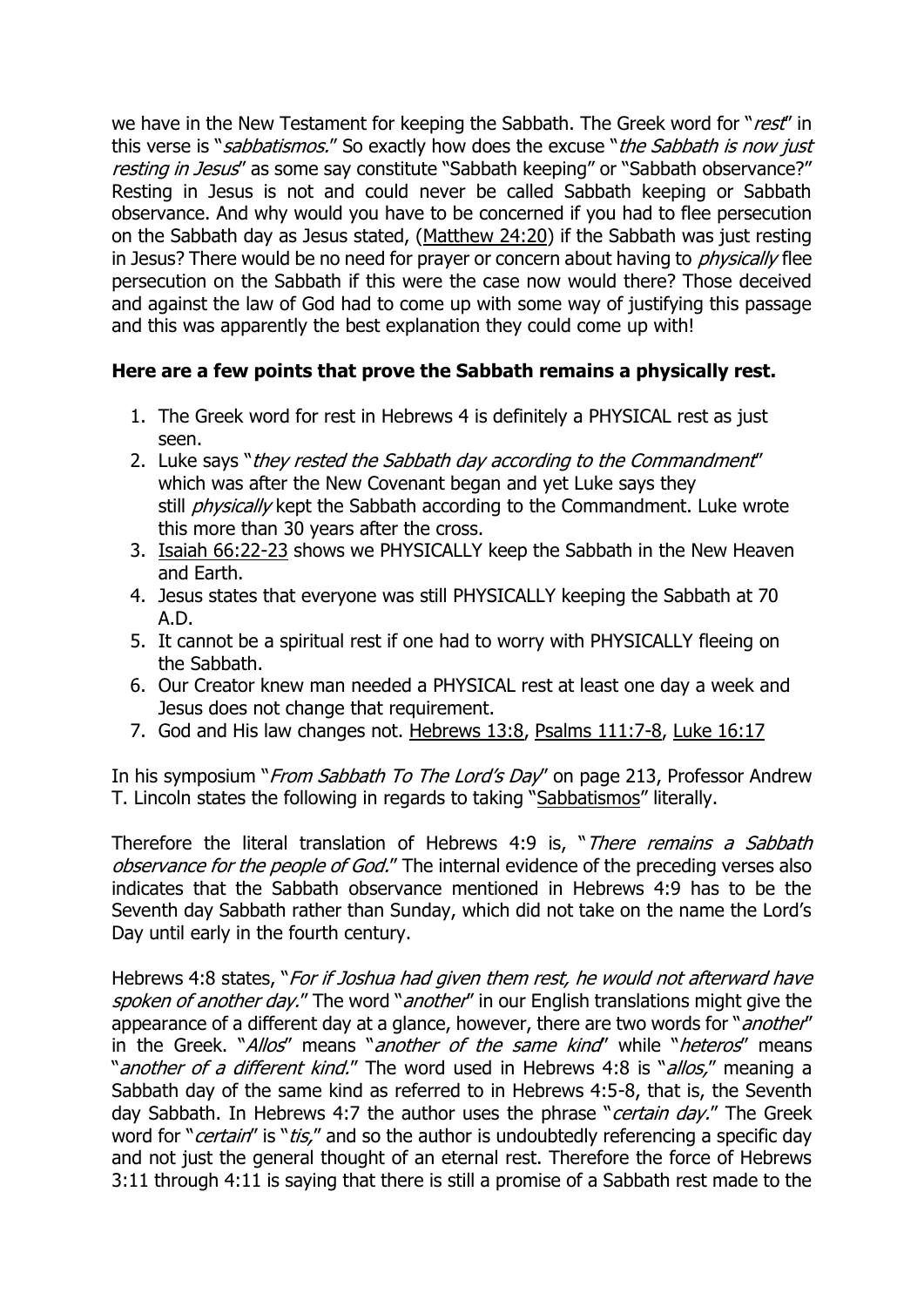children of God "now" and it did not just pertain to those who lived in the time of David or those who were called into the promised land, but because Christians look toward the heavenly eternal rest, the type of the earthly Sabbath rest does remain or is literally "*left behind*" for Christians to observe today.

# **New Testament Sabbath Keeping – Proof 4**

The fourth proof comes from the fact that New Testament Sabbath keeping is woven into the very fabric of the *entire* New Testament. And hence we find that Jesus kept the Sabbath and is our perfect example [\(Luke 4:16\)](http://www.newtestamentsabbath.com/#1), but some of course will claim the Sabbath ended at the cross. So what about the Apostles, Paul and the early Church? The New Testament actually shows that every single Christian kept the Seventh day Sabbath and there is in fact not one *legitimate* scripture showing as much as *one* single person keeping any other day as the Sabbath!

Note that Paul was a Pharisee and hence a Jew and states "*since I was a child ... to* the strictest sect of our religion, I lived as a Pharisee."

Acts 26:4-5 "My manner of life from my youth, which was at the first among mine own nation at Jerusalem, know all the Jews; Which knew me from the beginning, if they would testify, that after the most straitest sect of our religion I lived a Pharisee."

Now note in the following verse that we find that this is a Jewish synagogue and remember that the Jews have without change, all through history worshipped on what we call Saturday as they still do today. The Bible shows Paul *only* preached in the synagogue on the Sabbath as was his *custom* and *never* any other day. Three consecutive Sabbaths here for an example.

Acts 17:1-2 "Now when they had passed through Amphipolis and Apollonia, they came to Thessalonica, where was a synagogue of the Jews: And Paul, as his manner was, went in unto them, and three sabbath days reasoned with them out of the scriptures."

The following verse reveals the perfect opportunity for Paul to preach on the first day of the week being Sunday, which he would do if the Sabbath was abolished or changed. So what did Paul do?

Acts 13:42 "And when the Gentiles heard this, they were glad, and glorified the word of the Lord: and as many as were ordained to eternal life believed."

Paul has just finished preaching on the Seventh day Sabbath (Saturday) and we find the Gentiles (not the Jews) pleading with Paul to preach to them the next Sabbath. Here is a perfect opportunity for Paul to take advantage of preaching to them the very next day being the first day of the week or Sunday as we now know it. So did these Gentiles ask Paul to preach to them the very next day being Sunday, which would be fine if the Sabbath was abolished or changed? Not so! The Gentiles asked Paul to preach to them the *next* Sabbath where nearly the whole city came, both Jews and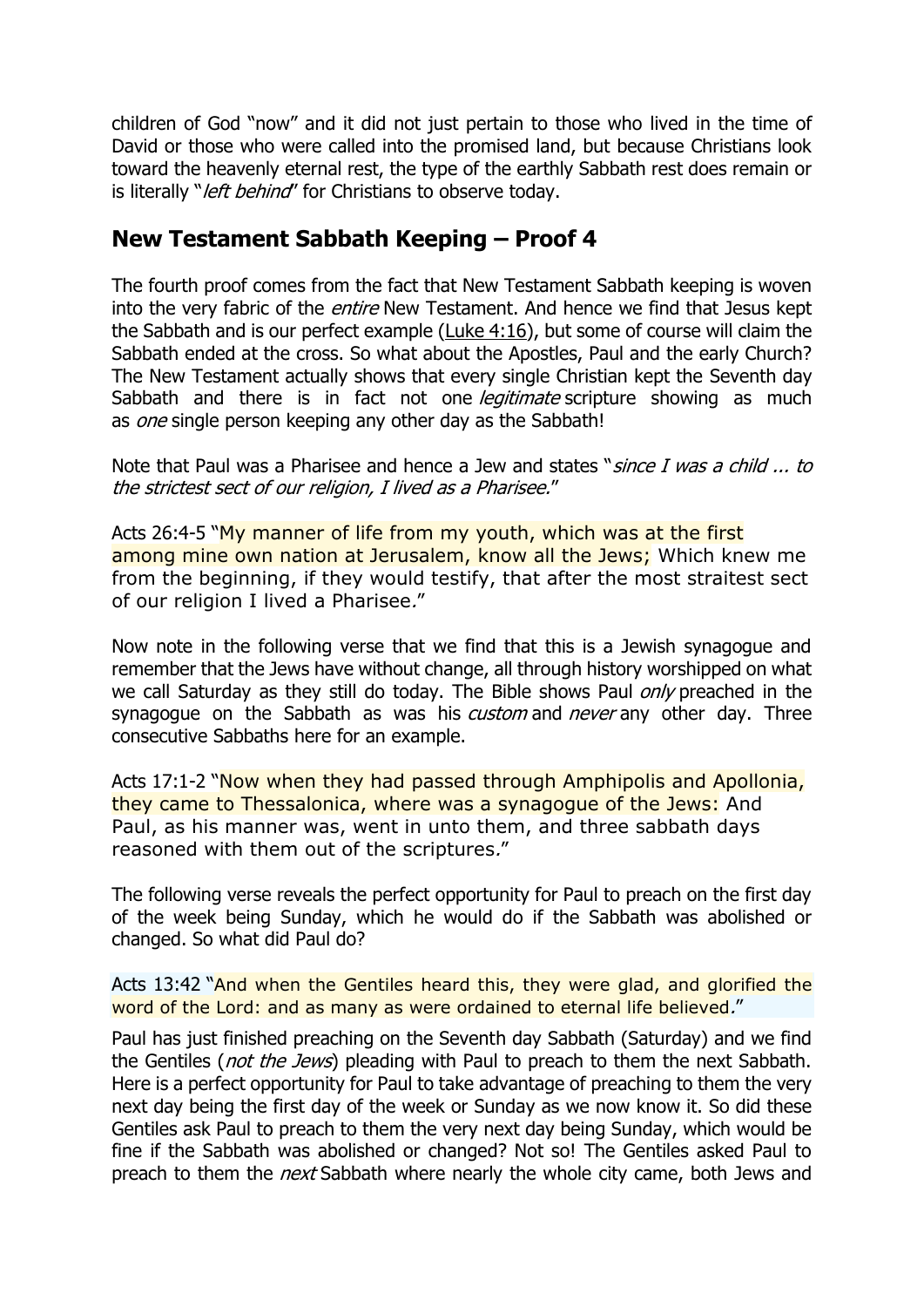Gentiles. This also shows that the Sabbath was a day of worship and that in Biblical times, this Sabbath worship was only done in the Church on this one special day, and that those trying to prove the Sabbath was changed to Sunday are attempting to prove a lie. So Paul preached in the Synagogue (Church) only on the Seventh day Sabbath regardless to whether it was only the Jews or only the Gentiles or both Jews and Gentiles. It was the same for everyone!

#### Acts 13:44 "And the next sabbath day came almost the whole city together to hear the word of God."

There is in fact not *one* single scripture that shows *one* single person worshipping in the Church (Synagogue) on the first day of the week being Sunday. There are many who erroneously claim the New Testament Church worshipped habitually on the first day of the week and yet none of their so called proofs even take place in the Church. If the Sabbath was abolished or had really been changed to Sunday, there would have to be at least *one* scripture showing at least *one* person worshipping in the Synagogue on Sunday. But note there is not one single scripture!

The verses typically abused that do not even take place in Church are Acts  $20:7, 1$ [Corinthians 16:2](http://www.newtestamentsabbath.com/#1) and [John 20:19.](http://www.newtestamentsabbath.com/#1) [Acts 20:7](http://www.newtestamentsabbath.com/#1) was after sunset and so was actually a Saturday meeting that ran late, and breaking bread was also a fellowship meal and was done every day [\(Acts 2:46\)](http://www.newtestamentsabbath.com/#1) of the week. [1 Corinthians 16:2](http://www.newtestamentsabbath.com/#1) was storing goods at home for the poor which would not be done on the Sabbath but the first opportunity after being Sunday. Believe it or not, some even use [John 20:19](http://www.newtestamentsabbath.com/#1) as their supposed proof by saying the apostles were celebrating the resurrection of Jesus on Sunday. But scripture shows that the apostles were hiding in fear of the Jews and did not even believe Jesus had been resurrected. Mark 16:11-14 shows Jesus rebuking them for their unbelief.

So we find that these three scriptures are nothing but very bad assumptions or even a deliberate attempt at deception. Not one of these verses even involves a Church meeting. This also reveals that Satan is trying to convince us of a lie. Why would he do that if the Sabbath was abolished or not important? Remember that there is not *one* solitary scripture in the New Testament showing *one* single person worshipping in the Church on Sunday or *any* other day of the week.

So when I say that the Sabbath is woven into the very fabric of the New Testament, I mean that all worship in the Church, all through the New Testament, before and after the cross, was always on the Seventh day Sabbath and *never* on any other day. So unlike those attempting to prove a fallacy, here are some verses that are not assumptions: [Acts 13:14,](http://www.newtestamentsabbath.com/#1) [Acts 13:27,](http://www.newtestamentsabbath.com/#1) [Acts 13:42, 44,](http://www.newtestamentsabbath.com/#1) [Acts 15:21,](http://www.newtestamentsabbath.com/#1) [Acts 17:1-2,](http://www.newtestamentsabbath.com/#1) [Acts](http://www.newtestamentsabbath.com/#1)  [18:4,](http://www.newtestamentsabbath.com/#1) [Luke 4:16,](http://www.newtestamentsabbath.com/#1) [Luke 6:6,](http://www.newtestamentsabbath.com/#1) [Luke 13:10,](http://www.newtestamentsabbath.com/#1) [Mark 1:21](http://www.newtestamentsabbath.com/#1) and [Mark 6:2.](http://www.newtestamentsabbath.com/#1)

So we have seen that there is no shortage of evidence that shows the Sabbath was kept by both Jew and Gentile after the cross and very solid proof of both Jesus and Luke specifically stating that the fourth Commandment did continue after the cross as did all the Commandments. The Sabbath was even kept by Jesus in His death and we now know that the New Covenant cannot be changed after the death of the testator,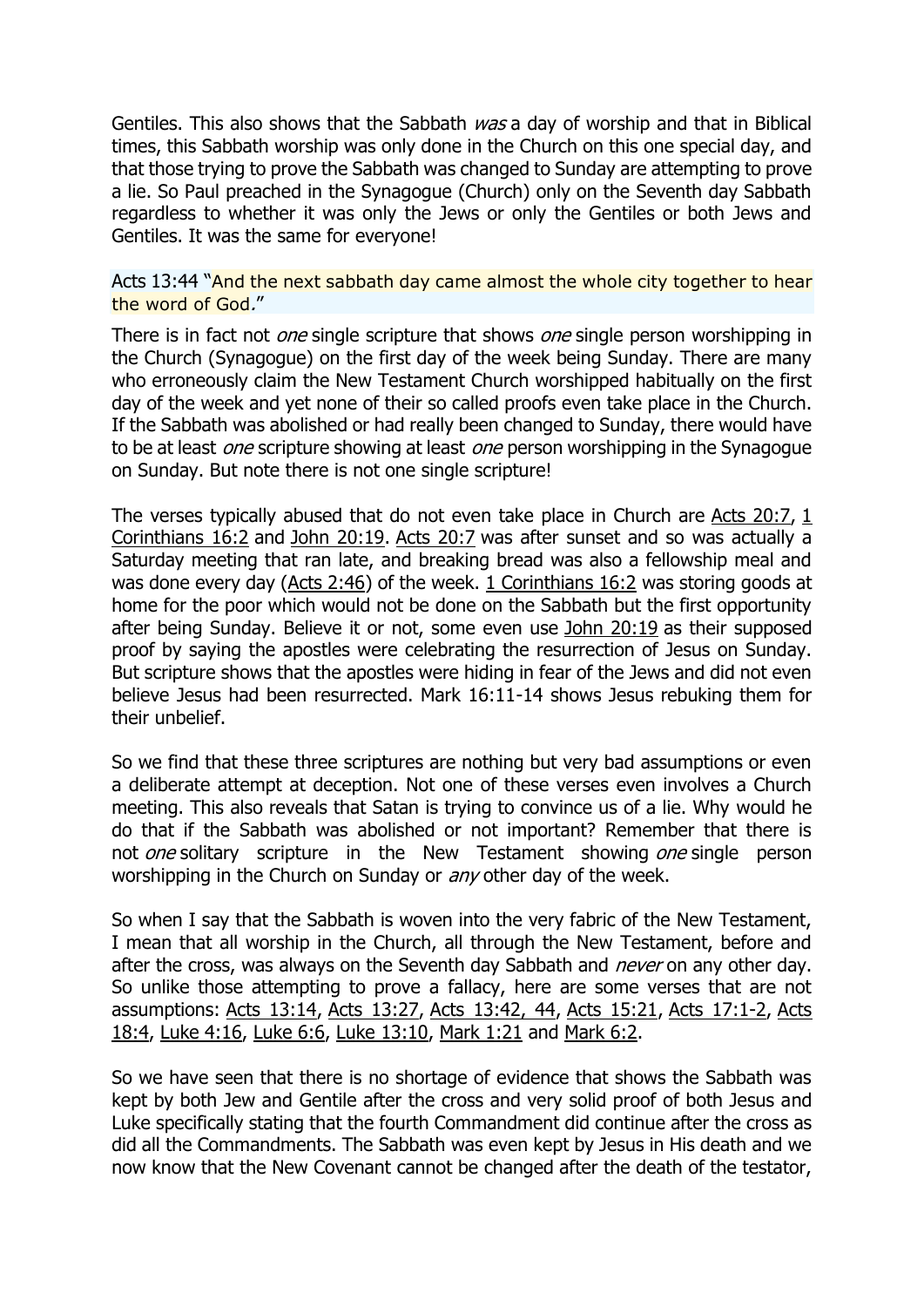being Christ, and so could not have changed in honour of the resurrection though history shows some chose this path as a result of strong pressure due to hatred for Judaism. This however did not occur until 90-120 A.D. of which all leading historians agree. As late as the 90's in the first century as the last words of the New Testament were being written, the New Testament Church was *universally* observing the Seventh day Sabbath which is beyond dispute. This is practically a whole generation after the crucifixion of Christ. So if the day change did not take place in Apostolic times, then when did it first take place and why?

It was the year A.D. 49 when Emperor Claudius expelled the Jews from Rome since they rioted constantly at the instigation of Chrestus. The fact that on this occasion converted Jews like Aquila and Priscilla were expelled from the city together with the Jews (Acts 18:2) shows that the Romans did not distinguish between the Christians and the Jews. However, fourteen years later Nero identified the Christians as being a separate entity and well distinguished from the Jews. The political structure of Rome also gave both Jews and Gentiles good reason to separate themselves from one another which is something that had not happened elsewhere.

Towards the end of the first century, relations between the Jews and the Roman Empire had deteriorated seriously. The Romans had previously recognized Judaism as a legitimate religion and had even shown a degree of respect and even admiration for the religious principles of the Jews. But the Jewish wars that began around 66 A.D. changed all that.

The statistics of the bloodshed provided by contemporary historians is evidence of the Romans anger and vengeance upon the Jews. Tacitus (A.D. 56-117) gives an estimate of 600,000 Jewish fatalities from the A.D. 70 war. Under Vespasian (A.D. 69-79) both the Sanhedrin and the office of the High Priest were abolished and worship at the temple was forbidden. And Hadrian (A.D. 117-138) outlawed the practice of the Jewish religion.

These circumstances prompted Christians to develop a new identity which was not only characterized by a negative attitude toward the Jews, but also by the substitution of Jewish religious customs with new ones. So this "anti-Judaism" resulted in great pressure upon the early Christian Church to move away from anything that "*appeared* Jewish" including the Sabbath. Since Sunday was already popular throughout the Roman Empire as a day for sun worship, some Christian leaders (called the early "Church Fathers") began shifting from Sabbath to Sunday. "Jesus Christ rose on Sunday!" became their rationalizing cry. This change took place over a rather long period of time, but this is neither the very beginning or the end of the story.

For a detailed exegesis of the Sabbath to Sunday change, see [the Sabbath to Sunday](http://www.sabbathtosundaychange.com/)  [change](http://www.sabbathtosundaychange.com/) and [who changed the Sabbath.](http://www.the-ten-commandments.org/sabbathsundaychange.html) For an extremely detailed account that even includes the origin of that mysterious number 666, see who changed the Sabbath to [Sunday.](http://www.whochangedthesabbath.com/)

The Sabbath was made in the creation week and we will continue to keep it in the New Heaven and Earth for all eternity. All Ten Commandments are eternal and are